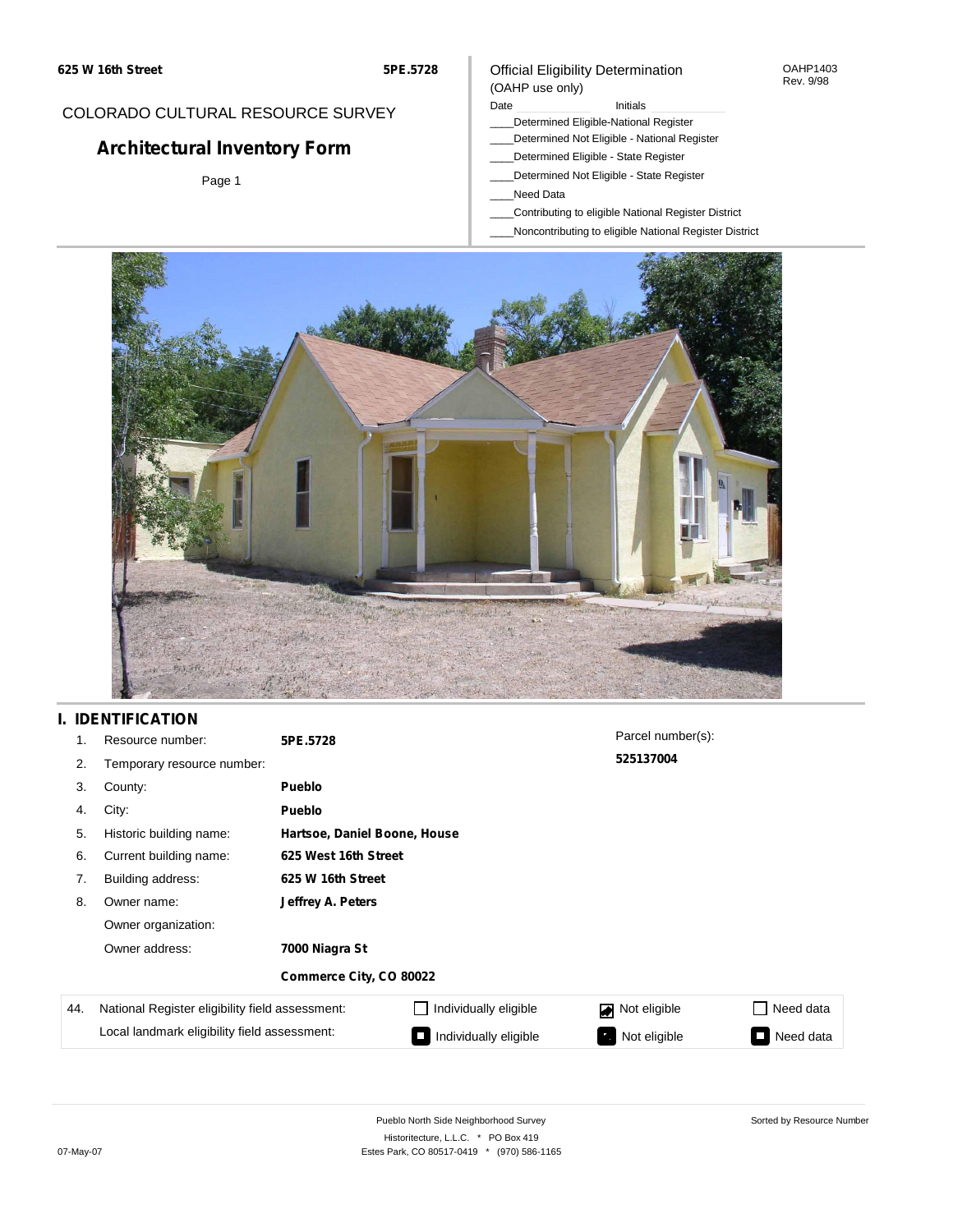Page 2

### **II. GEOGRAPHIC INFORMATION**

| 9.  | P.M.                | 6th       |     |    |           | Township: |                                       | <b>20S</b> |    |           |                                           | Range:            | 65W |         |
|-----|---------------------|-----------|-----|----|-----------|-----------|---------------------------------------|------------|----|-----------|-------------------------------------------|-------------------|-----|---------|
|     |                     | <b>NW</b> | 1/4 | of | <b>SW</b> | 1/4       | of <b>SW</b>                          | 1/4        | οf | <b>NE</b> | 1/4                                       | of Section        |     | 25      |
| 10. | UTM reference zone: |           |     |    |           | 13        |                                       |            |    |           |                                           |                   |     |         |
|     | Easting:            |           |     |    |           | 533627    |                                       |            |    |           | Northing:                                 |                   |     | 4236956 |
| 11. | USGS quad name:     |           |     |    |           |           | <b>Northeast Pueblo</b>               |            |    |           | Scale:                                    |                   |     | 7.5     |
|     | Year:               |           |     |    |           | 1974)     | 1961 (Photorevised 1970 and           |            |    |           |                                           |                   |     |         |
| 12. | $Lot(s)$ :          |           |     |    |           |           |                                       |            |    |           | Lot 9 and the west 26 feet of 10; Block 6 |                   |     |         |
|     | Addition:           |           |     |    |           |           | <b>Bartlett &amp; Miller Addition</b> |            |    |           |                                           | Year of addition: |     | 1871    |

13. Boundary description and justification:

The boundary, as described above, contains but does not exceed the land historically associated with this property.

Metes and bounds exist:

П

### **III. ARCHITECTURAL DESCRIPTION**

| 14. | Building plan (footprint, shape):    | <b>Irregular Plan</b>                |                       |
|-----|--------------------------------------|--------------------------------------|-----------------------|
|     | Other building plan descriptions:    |                                      |                       |
| 15. | Dimensions in feet (length x width): | 1,455 square feet                    |                       |
| 16. | Number of stories:                   | 1                                    |                       |
| 17. | Primary external wall material(s):   | <b>Stucco</b>                        | Other wall materials: |
|     |                                      |                                      |                       |
| 18. | Roof configuration:                  | <b>Gabled Roof/Cross Gabled Roof</b> |                       |
|     | Other roof configurations:           |                                      |                       |
| 19. | Primary external roof material:      | <b>Asphalt Roof/Composition Roof</b> |                       |
|     | Other roof materials:                |                                      |                       |
| 20. | Special features:                    | Chimney                              |                       |
|     |                                      | Fence                                |                       |
|     |                                      | <b>Garage/Attached Garage</b>        |                       |
|     |                                      | Porch                                |                       |

#### 21. General architectural description:

This house is oriented to the south. Yellow-painted stucco conceals the foundation. The same stucco clads the exterior walls. Windows are generally 1-over-1-light, double-hung sash, with white-painted wood frames and surrounds. Some have aluminumframe storm windows. A 1-beside-1-light, sliding-sash window, with aluminum frames, appears in the east end of the south elevation. The east elevation hosts (from south to north): 6-light, paired casement windows, with white-painted wood frames; paired 2-over-2-light windows; and a 6-light hopper or awning window. This same window appears in the east end of the rear (north) elevation. The rest of the windows in this elevation are 1-beside-1-light, sliding-sash, with aluminum frames. The principal doorway opens in the east side of the asymmetrical facade. It hosts a white-painted, 4-panel metal door, with fanlight. Approaching the door are 2 concrete steps. A corner porch appears beneath a pediment at the southwest corner. It has a concrete floor and white-painted, turned wood supports, with fan-like brackets. A spindlework frieze spans the northernmost portion of the porch. Any doorways that opened onto the porch have been removed. A shed-roofed garage protrudes from the northwest corner. Its garage door has been enclosed with stucco. A doorway south of it has been boarded shut. An alcove, apparently leading to other doorways, pierces the center of the rear elevation. Brown, interlocking asphalt shingles cover the cross-gabled main roof and most other roof surfaces. Brown, rolled asphalt covers the attached garage's shed roof. White-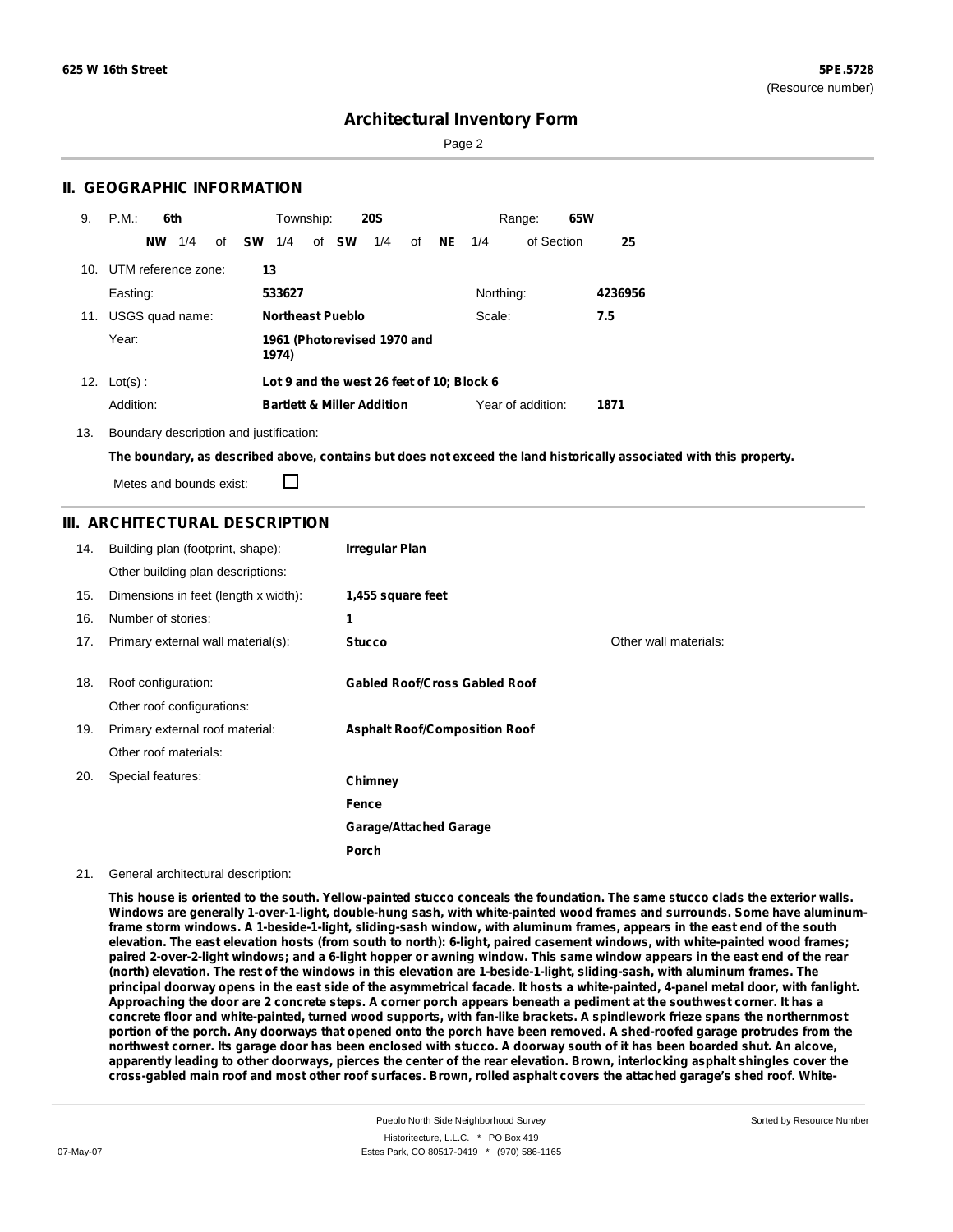Page 3

painted wood soffit and fascia box the eaves. A tan-brick chimney, with corbelled cap, protrudes from the apex of the roof.

Architectural style: 22. **Late Victorian**

Other architectural styles:

Building type:

23. Landscape or special setting features:

This property is located on terrain sloping downward from northeast to southwest, with an elevation of around 4,700 feet above mean sea level. The neighborhood features modest, one- and two-story houses. Setbacks from West 16th Street are generally the same on this block. This property is situated on the northeast corner of West 16th and West streets. Separating the street from the sidewalk is a grass-covered strip. A planted-grass yard, with mature landscaping, covers the lot. Connecting West Street to the attached garage is a concrete, 2-track driveway. A wood privacy fence encircles the back yard.

24. Associated buildings, features or objects:

1 : Type: **Shed** Describe: An unusually tall shed is located on the northeast corner of the lot. Oriented to the south, the **building lacks a formal foundation. Sheets of plywood clad the exterior wall. They are painted yellow on the front (south) elevation. A doorway opens in the center of this elevation. Gray sheets of asphalt cover the front-gabled roof, and the rafter ends are exposed.**

#### **IV. ARCHITECTURAL HISTORY**

| 25. | Date of Construction:  | Estimate:                   | 1890                             | Actual:                                                                                       |
|-----|------------------------|-----------------------------|----------------------------------|-----------------------------------------------------------------------------------------------|
|     | Source of Information: |                             | Co. consulted 1886 through 2003. | Pueblo City Directory. Pueblo, Co.; Salt Lake City; Kansas City, Mo.; and others: R.L. Polk & |
| 26. | Architect:             | unknown                     |                                  |                                                                                               |
|     | Source of information: |                             |                                  |                                                                                               |
| 27. | Builder:               | unknown                     |                                  |                                                                                               |
|     | Source of information: |                             |                                  |                                                                                               |
| 28. | Original Owner:        | <b>Daniel Boone Hartsoe</b> |                                  |                                                                                               |
|     | Source of information: |                             | Co. consulted 1886 through 2003. | Pueblo City Directory. Pueblo, Co.; Salt Lake City; Kansas City, Mo.; and others: R.L. Polk & |

29. Construction history:

According to Pueblo County Tax Assessor records, this building was constructed in 1900. However city directory listings for this address date to at least 1890. This house has had numerous additions to the rear (north) and east elevations, most of which were constructed prior to 1955. The northernmost addition, however, appears to date to the 1970s, based on the building materials. Almost all of the windows have been replaced after 1970. As well, a porch on the south end of the east elevation has been removed and the former front porch, at the southwest corner, no longer has a doorway. The stucco wall cladding also **does not appear to be original, but the date of its initial application is unknown.**

30. Location: **original** Date of move(s):

#### **V. HISTORICAL ASSOCIATIONS**

| 31. | Original use(s): | <b>Single Dwelling</b> |
|-----|------------------|------------------------|
|     |                  |                        |

- 32. Intermediate use(s): **Single Dwelling**
- 33. Current use(s): **Single Dwelling**
- **Residence** Site type(s): 34.
- 35. Historical background:

The first owner and resident of this house, constructed around 1890, was house mover and Pueblo County Commissioner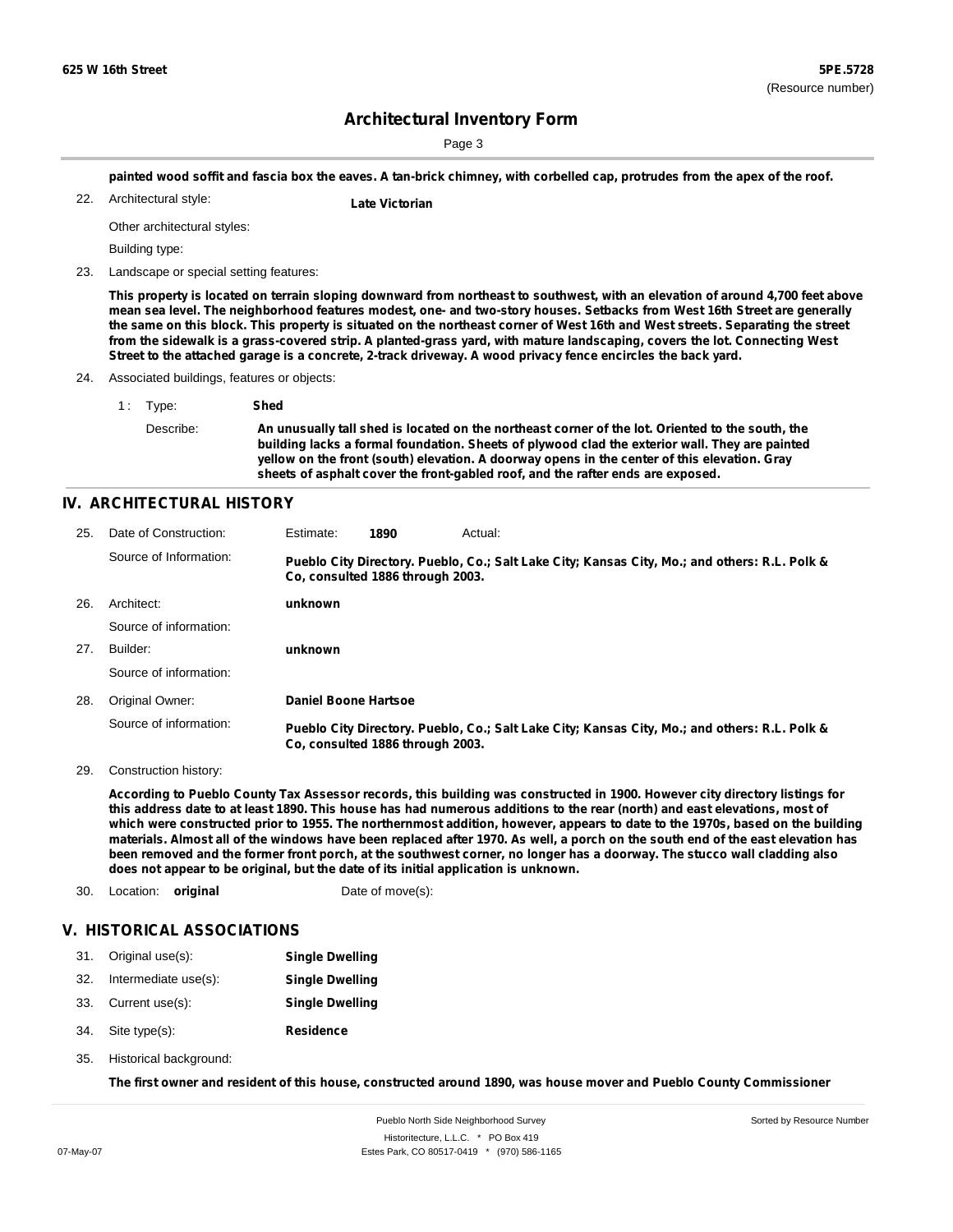Page 4

Daniel Boone Hartsoe. He was born in Indiana in February 1848. His wife, Fannie, was born in Kentucky in 1860. Their children **were Freda Paxton and Pearl Hartsoe. The Hartsoes remained here through at least 1900.**

In 1914 the resident was S.M. Keith. By 1919, James P. Keeley resided here. He came to Pueblo in 1888 and was a member of Sacred Heart Catholic Church. He had seven children: Helen Fulton, 'Mrs. Walter H. Pixley, Mrs. Fred R. Pursell, Ruth Keeley, Mrs. John H. Potter, James P. Keeley and Tom L. Keeley. The elder James Keeley later moved to 2416 Elizabeth Street, where **he died on February 17, 1940.**

Around 1929, Eve Lovern purchased this property and resided here until her death a decade later. She was born in Illinois around 1870 and had three children of her own: Bessie W., Lois G., and Robert S. Lovern. After Eve's death in November 1939, **Bessie became head of the household for a short period; she worked as a grocery store cashier.**

William Thomas Dunn was the owner and resident in 1945. He was an employee of the nearby Colorado State Hospital. Prior to 1950, Charles A. Stage purchased this house and lot, living here until his death in 1955. He settled in Pueblo around 1920 and was a member of the Church of God. With his wife, Laura E. Stage, Charles had two daughters: lone Stage and Laurine Vest. **Charles Stage died December 9, 1955.**

The residents in 1960 were Sam Provenza, Terry Calhoon, and John E. Purkey. Eugene D. and Jeanene K. Hudspeth acquired the property prior to 1982, when they quit-claimed it to Park National Bank of Pueblo. Marcus Gillum acquired the house and lot from the bank that same year. By 1985, the property was again in the hands of a bank, the World Savings and Loan Association, from which Michael R. Nigro purchased the house and lot in 1985. Amel L. McClaughlin acquired the property from a mortgage company in 1989, selling it to Benita Veronica Estorga. Jeffrey Peters, the current owner, purchased the house and lot from **Estorga in 2002. He operates it as a rental unit.**

36. Sources of information:

**Pueblo County Office of Tax Assessor. Property information card [internet].**

**Pueblo City Directory. Pueblo, Co.; Salt Lake City; Kansas City, Mo.; and others: R.L. Polk & Co, consulted 1886 through 2003.**

**Sanborn Fire Insurance Maps (for Pueblo, Colorado). New York: Sanborn Map and Publishing Co., 1883, 1886, 1889, 1893, 1904-05, 1904-51, and 1904-52.**

**"Keeley (James P.)" [obituary]. Pueblo Chieftain, 18 February 1940, p. 13.**

**"Stage (Charles A.)" [obituary]. Pueblo Chieftain, 10 December 1955, p. 4.**

**"Dunn (William Thomas)" [obituary]. Pueblo Chieftain, 10 December 1984, p. 8B.**

**U.S. Census of 1920. Precinct 2, Pueblo, Pueblo County, Colorado. Page 114, Sheet 1A.**

**U.S. Census of 1900. Precinct 1, Pueblo, Pueblo County, Sheet 9B.**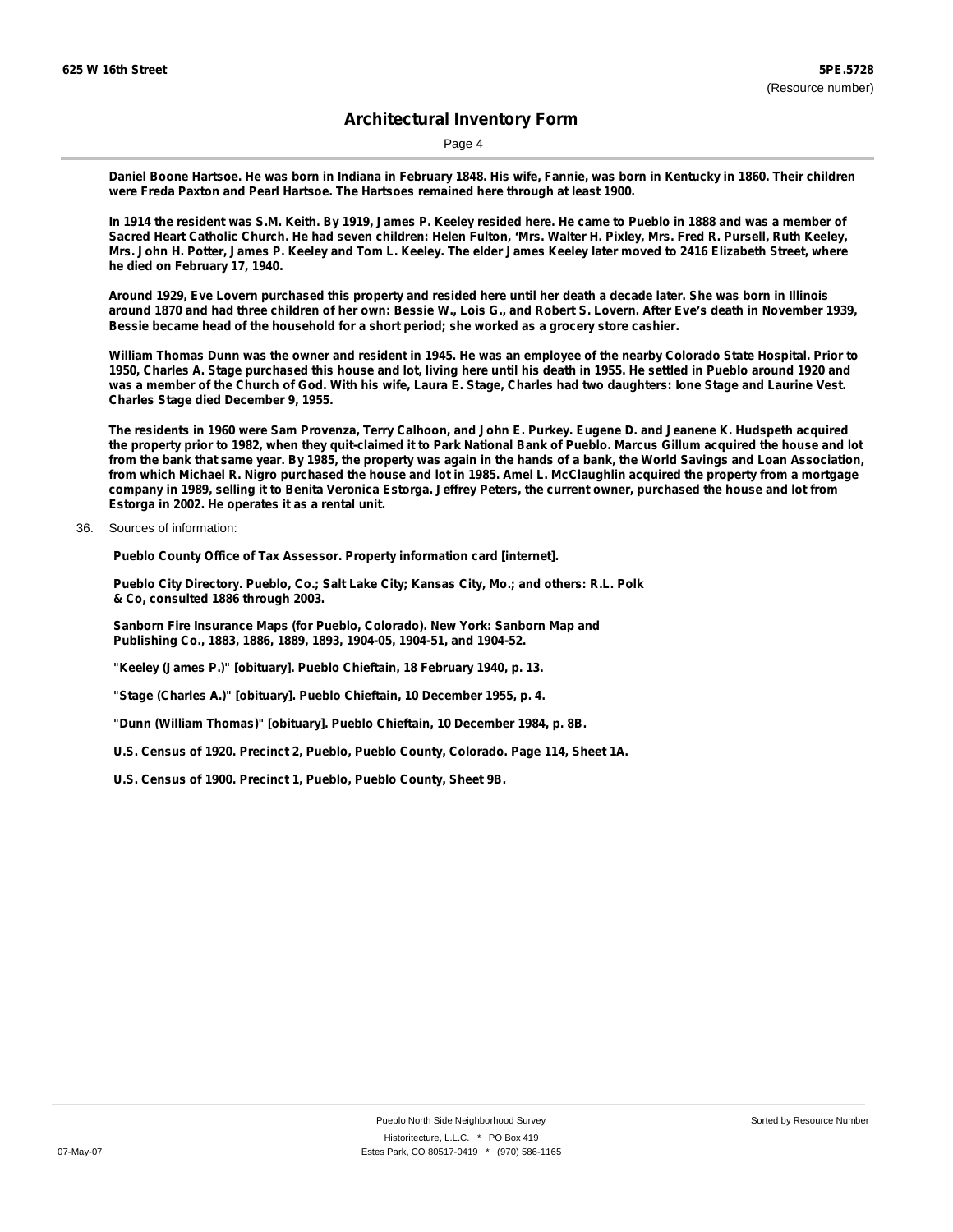÷

Sorted by Resource Number

# **Architectural Inventory Form**

Page 5

|     | <b>VI. SIGNIFICANCE</b>                                                                                                                                                                                                                                                                                                                                                                                                                                                                                                                                                                                                                                                                                                |  |  |  |  |  |  |  |  |
|-----|------------------------------------------------------------------------------------------------------------------------------------------------------------------------------------------------------------------------------------------------------------------------------------------------------------------------------------------------------------------------------------------------------------------------------------------------------------------------------------------------------------------------------------------------------------------------------------------------------------------------------------------------------------------------------------------------------------------------|--|--|--|--|--|--|--|--|
| 37. | Local landmark designation:<br>Yes $\Box$<br>No.                                                                                                                                                                                                                                                                                                                                                                                                                                                                                                                                                                                                                                                                       |  |  |  |  |  |  |  |  |
|     | Designation authority:                                                                                                                                                                                                                                                                                                                                                                                                                                                                                                                                                                                                                                                                                                 |  |  |  |  |  |  |  |  |
|     | Date of designation:                                                                                                                                                                                                                                                                                                                                                                                                                                                                                                                                                                                                                                                                                                   |  |  |  |  |  |  |  |  |
| 38. | Applicable National Register criteria:                                                                                                                                                                                                                                                                                                                                                                                                                                                                                                                                                                                                                                                                                 |  |  |  |  |  |  |  |  |
|     | A. Associated with events that have made a significant contribution to the broad pattern of our history.<br>l.<br>B. Associated with the lives of persons significant in our past.<br>$\Box$<br>C. Embodies the distinctive characteristics of a type, period, or method of construction, or represents the work<br>◙<br>of a master, or that possess high artistic values, or represents a significant and distinguished entity whose<br>components may lack individual distinction.<br>D. Has yielded, or may be likely to yield, information important in history or prehistory.<br>Qualifies under Criteria Considerations A through G (see manual).<br>Does not meet any of the above National Register criteria. |  |  |  |  |  |  |  |  |
|     | <b>Pueblo Standards for Designation:</b>                                                                                                                                                                                                                                                                                                                                                                                                                                                                                                                                                                                                                                                                               |  |  |  |  |  |  |  |  |
|     |                                                                                                                                                                                                                                                                                                                                                                                                                                                                                                                                                                                                                                                                                                                        |  |  |  |  |  |  |  |  |
|     | 1a. History<br>Have direct association with the historical development of the city, state, or nation; or                                                                                                                                                                                                                                                                                                                                                                                                                                                                                                                                                                                                               |  |  |  |  |  |  |  |  |
|     | <u>1b. History</u>                                                                                                                                                                                                                                                                                                                                                                                                                                                                                                                                                                                                                                                                                                     |  |  |  |  |  |  |  |  |
|     | Be the site of a significant historic event; or<br>$\mathcal{L}_{\mathcal{A}}$                                                                                                                                                                                                                                                                                                                                                                                                                                                                                                                                                                                                                                         |  |  |  |  |  |  |  |  |
|     | 1c. History<br>Have direct and substantial association with a person or group of persons who had influence on society.<br>$\blacksquare$                                                                                                                                                                                                                                                                                                                                                                                                                                                                                                                                                                               |  |  |  |  |  |  |  |  |
|     | 2a. Architecture                                                                                                                                                                                                                                                                                                                                                                                                                                                                                                                                                                                                                                                                                                       |  |  |  |  |  |  |  |  |
|     | Embody distinguishing characteristics of an architectural style or type; or<br>$\overline{\phantom{a}}$                                                                                                                                                                                                                                                                                                                                                                                                                                                                                                                                                                                                                |  |  |  |  |  |  |  |  |
|     | 2b. Architecture                                                                                                                                                                                                                                                                                                                                                                                                                                                                                                                                                                                                                                                                                                       |  |  |  |  |  |  |  |  |
|     | Be a significant example of the work of a recognized architect or master builder, or<br>$\sim$                                                                                                                                                                                                                                                                                                                                                                                                                                                                                                                                                                                                                         |  |  |  |  |  |  |  |  |
|     | 2c. Architecture<br>Contain elements of architectural design, engineering, materials, craftsmanship, or artistic merit which represent a<br>О<br>significant or influential innovation;                                                                                                                                                                                                                                                                                                                                                                                                                                                                                                                                |  |  |  |  |  |  |  |  |
|     | 2d. Architecture                                                                                                                                                                                                                                                                                                                                                                                                                                                                                                                                                                                                                                                                                                       |  |  |  |  |  |  |  |  |
|     | Portray the environment of a group of people or physical development of an area of the city in an era of history<br>$\Box$<br>characterized by a distinctive architectural style.                                                                                                                                                                                                                                                                                                                                                                                                                                                                                                                                      |  |  |  |  |  |  |  |  |
|     | 3a. Geography                                                                                                                                                                                                                                                                                                                                                                                                                                                                                                                                                                                                                                                                                                          |  |  |  |  |  |  |  |  |
|     | Have a prominent location or be an established, familiar, and orienting visual feature of the contemporary city, or                                                                                                                                                                                                                                                                                                                                                                                                                                                                                                                                                                                                    |  |  |  |  |  |  |  |  |
|     | 3b. Geography                                                                                                                                                                                                                                                                                                                                                                                                                                                                                                                                                                                                                                                                                                          |  |  |  |  |  |  |  |  |
|     | Promote understanding and appreciation of Pueblo's environment by means of distinctive physical characteristics<br>or rarity; or                                                                                                                                                                                                                                                                                                                                                                                                                                                                                                                                                                                       |  |  |  |  |  |  |  |  |
|     | 3c. Geography                                                                                                                                                                                                                                                                                                                                                                                                                                                                                                                                                                                                                                                                                                          |  |  |  |  |  |  |  |  |
|     | Make a special contribution to Pueblo's distinctive character.<br>$\sim$                                                                                                                                                                                                                                                                                                                                                                                                                                                                                                                                                                                                                                               |  |  |  |  |  |  |  |  |
|     | Not Applicable                                                                                                                                                                                                                                                                                                                                                                                                                                                                                                                                                                                                                                                                                                         |  |  |  |  |  |  |  |  |
|     | Does not meet any of the above Pueblo landmark criteria.<br>$\overline{\phantom{a}}$                                                                                                                                                                                                                                                                                                                                                                                                                                                                                                                                                                                                                                   |  |  |  |  |  |  |  |  |
| 39. | Area(s) of Significance:<br><b>Architecture</b>                                                                                                                                                                                                                                                                                                                                                                                                                                                                                                                                                                                                                                                                        |  |  |  |  |  |  |  |  |
| 40. | Period of Significance:<br>ca. 1890                                                                                                                                                                                                                                                                                                                                                                                                                                                                                                                                                                                                                                                                                    |  |  |  |  |  |  |  |  |
| 41. | National:<br>Level of significance:<br>State<br>Local<br>т,<br>П                                                                                                                                                                                                                                                                                                                                                                                                                                                                                                                                                                                                                                                       |  |  |  |  |  |  |  |  |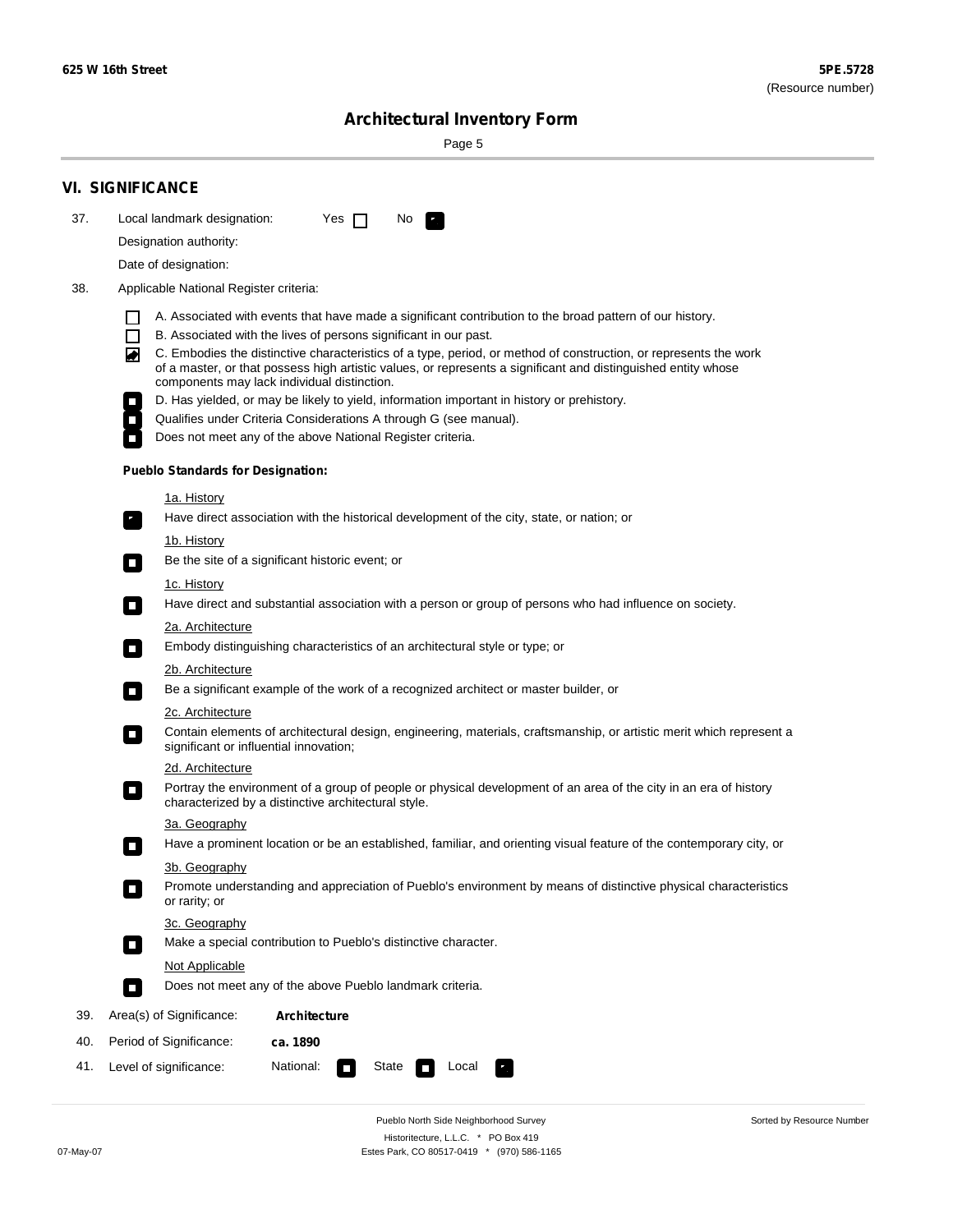Page 6

#### 42. Statement of significance:

This property is historically significant under Pueblo Local Landmark criterion 1A for its association with the development of **Pueblo's North Side Neighborhood, when more architecturally sophisticated buildings like this one joined the smaller,** plainer dwellings originally constructed here. As well, the house is architecturally significant under National Register criterion C (Pueblo Local Landmark criterion 2A) as an example of late Victorian-era domestic architecture. However, the levels of architectural and historical significance, combined with physical integrity, are not to the extent that this property would qualify for individual listing in the National Register of Historic Places, the Colorado State Register of Historic Properties, or as a City of Pueblo Landmark. Because of its poor physical integrity, this house should not be considered a **contributing resource within any potential historic district.**

#### 43. Assessment of historic physical integrity related to significance:

Constructed around 1900, this building exhibits a moderately low level of physical integrity relative to the seven aspects of integrity as defined by the National Park Service and the Colorado Historical Society: location, setting, design, materials, **workmanship, feeling, and association. Numerous additions, replaced windows and doors, removed porches, and a newer** stucco wall cladding have removed or concealed almost all character-defining features. This property does not retain **sufficient physical integrity to convey its architectural and historical significance.**

### **VII. NATIONAL REGISTER ELIGIBILITY ASSESSMENT**

44. National Register eligibility field assessment: Local landmark eligibility field assessment:

**Individually eligible Not eligible** Not eligible **Need data** 45. Is there National Register district potential? Yes No m

**Pueblo's North Side Neighborhood represents the evolution of the city's professional middle and upper classes. Its diversity of architectural styles and forms directly represents the city's changing economic and cultural climates. As well, the neighborhood is distinctive because it appears to have evolved independently of the area's dominant industry, steel manufacturing.** Discuss:

> Yes Yes

No

**Individually eligible Not eligible** Not eligible **Need data** 

No **N/A** 

 $N/A$ 

If there is National Register district potential, is this building contributing:

If the building is in existing National Register district, is it contributing: 46.

### **VIII. RECORDING INFORMATION**

| 47. | Photograph numbers): | <b>CD-ROM Photo Disc: North Side Photos</b><br>File Name(s): 16thstw625                                                       |
|-----|----------------------|-------------------------------------------------------------------------------------------------------------------------------|
|     | Negatives filed at:  | <b>Special Collections</b><br><b>Robert Hoag Rawlings Public Library</b><br>100 East Abriendo Avenue<br>Pueblo, CO 81004-4290 |
| 48. | Report title:        | <b>Pueblo North Side Neighborhood Survey</b>                                                                                  |
| 49. | $Date(s)$ :          | 07/20/05                                                                                                                      |
| 50. | Recorder(s):         | <b>Adam Thomas</b>                                                                                                            |
| 51. | Organization:        | Historitecture, L.L.C.                                                                                                        |
| 52. | Address:             | <b>PO Box 419</b>                                                                                                             |
|     |                      | Estes Park, CO 80517-0419                                                                                                     |
| 53. | Phone number(s):     | (970) 586-1165                                                                                                                |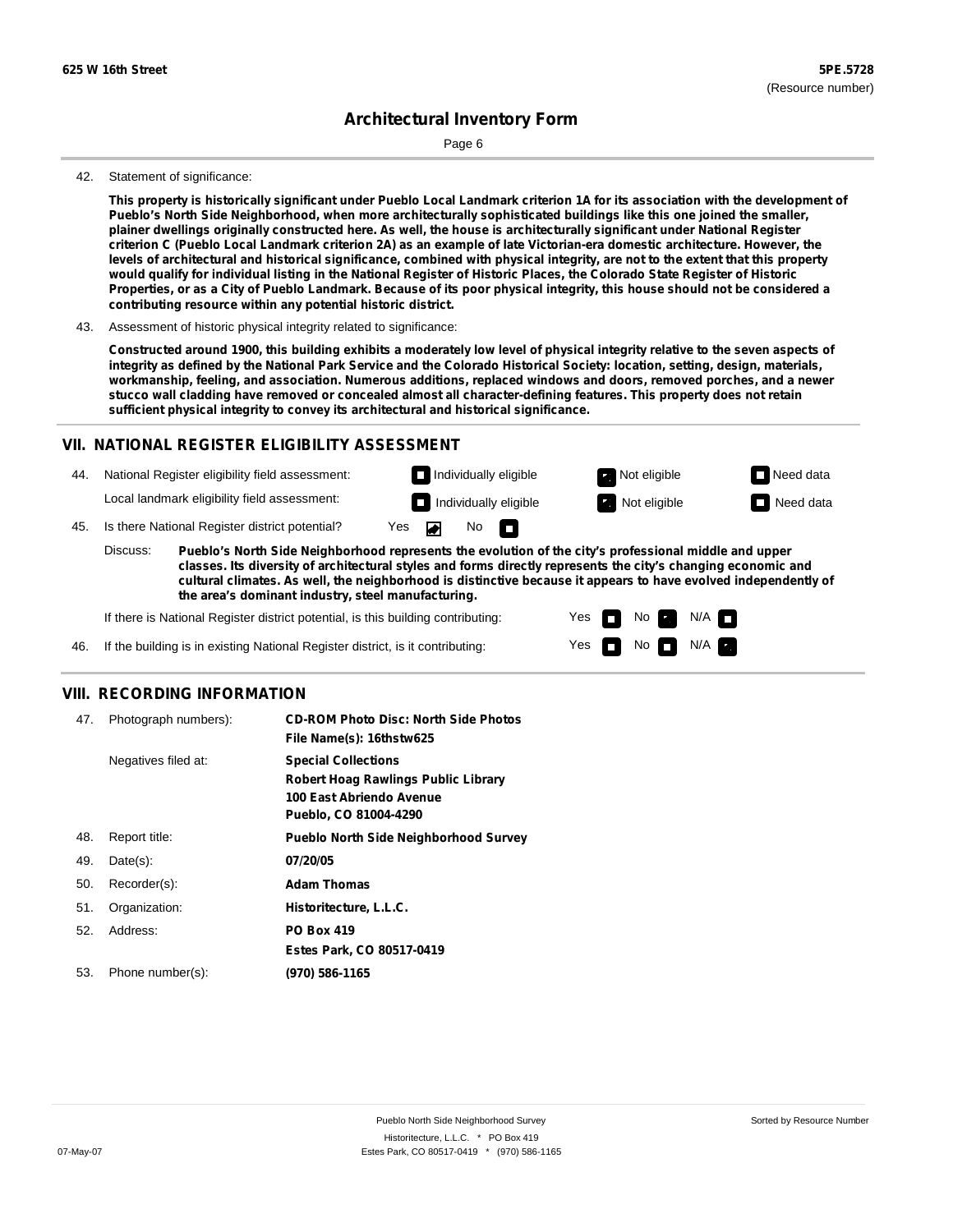Page 7